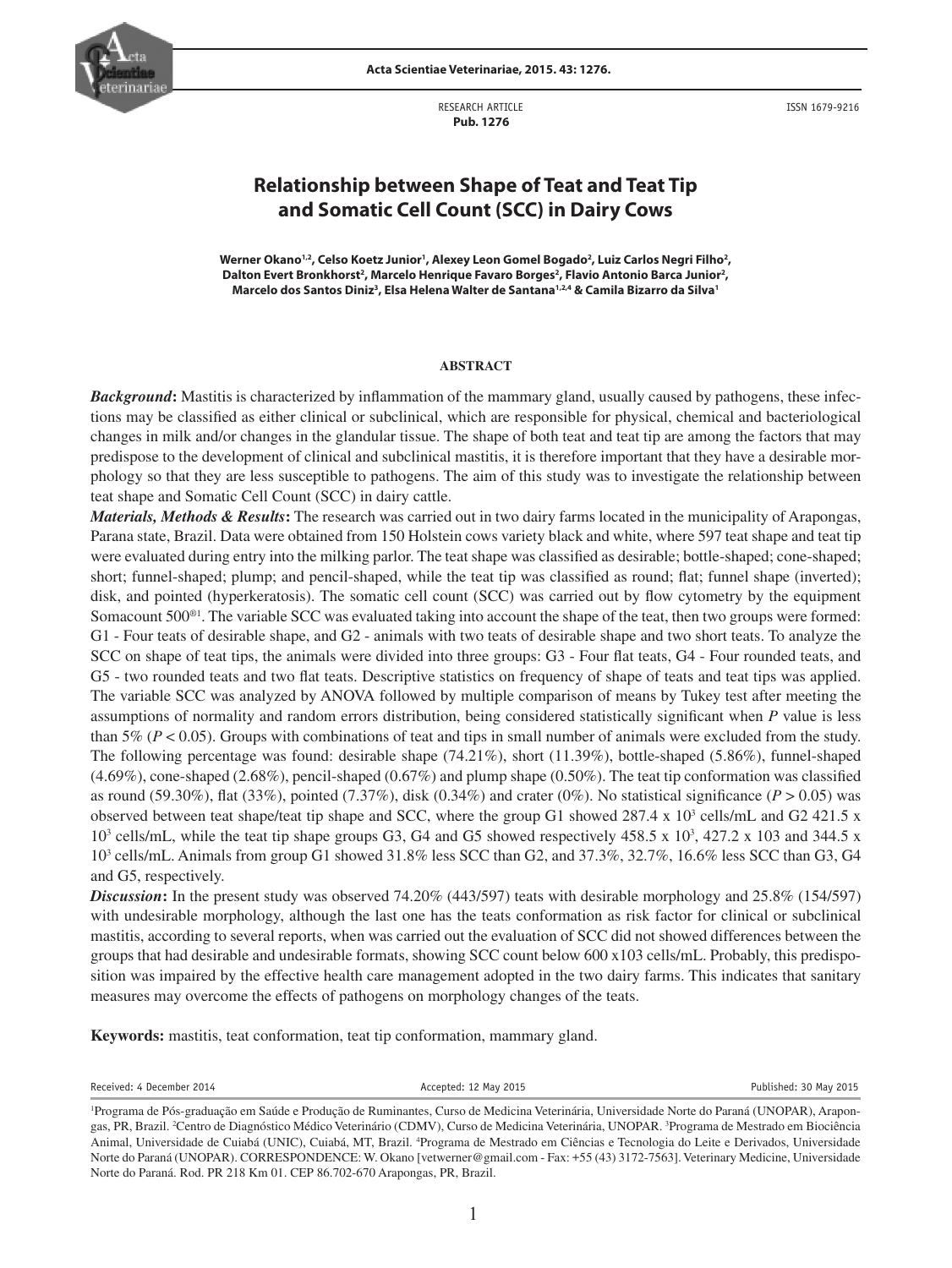# **INTRODUCTION**

Teats and teat tips conformation in female cattle can be classified according to their shape, ranging from undesirable to desirable shapes [7]. Cows with teats and teat tips with undesirable conformation are more susceptible to injury and infection by pathogens, increasing the risk of mastitis [2,14,30,35].

Bovine mastitis is one of the main diseases responsible for economic losses in dairy herds [9,12,37], which can be predicted by determining somatic cell count (SCC), which are body defense cells, being considered an indirect method to indicate mammary infection [3,10,22,31].

The morphological characteristics of teats have moderate to high heritability, and is used in breeding programs to improve milk production and quality, also resulting in lower SCC levels [5,18,19].

However, the unfavorable conformation of teats and teat tips leading to mastitis in cows can be perceived by farmers when machine milking begins, so this relationship is usually observed after the first parturition. In Brazil, literature on the subject is scarce.

Several studies have shown udder and teats conformation as risk factor for clinical mastitis [2,30,35]. Similar results are found in literature on the genetic correlation between udder depth, udder attachment, milk production, and the association of these factors with mastitis incidence [15,23,36].

Considering the importance of conformation of the mammary gland in the occurrence of bovine mastitis, the present study aimed to evaluate the anatomical shapes of the teats and teat tips, and their correlation with somatic cell counts.

## **MATERIALS AND METHODS**

#### *Animals and study location*

The study was conducted with 597 teats from 150 Holstein cows, variety Black and White (BPH) in two dairy farms (dairy farm 1 and dairy farm 2), located in Arapongas count (23° 25' 8"S 51° 25' 26") in north-central mesoregion of Parana state, of which three teats were considered lost. Animals were evaluated during entry and stay into the milking parlor, and had access to pasture, shade, and water. After each milking, animals were fed corn silage, oat hay, and concentrate feed with 22% crude protein at the feeder.

# *Evaluation of teats and teat tips morphology*

To evaluate the teats, their location in the mammary glands was considered, denominating as anterior right and left teats, and posterior right and left teats. The same was done with the teat tips. The shape of the teat was classified as desirable; bottleshaped; cone-shaped; short; funnel-shaped; plump; and pencil-shaped, while the teat tip was classified as round; flat; funnel shape (inverted); disk, and pointed (hyperkeratosis) [7].

# *Sampling and Somatic Cell Count (SCC)*

Official milk recording was performed monthly by the Paraná Holstein Breeders Association, and CCS was determined by flow cytometry in equipment Somacount 500®1. Milk sampling was performed in accordance with the milking management on the dairy farms, which was made twice a day in one farm, and three times a day in the other. Both dairy farms used herringbone milking parlour, and pre-milking and post-milking teat dipping were used.

## *Experimental design and statistical analysis*

Descriptive statistics on frequency of shape of teats and teat tips was applied. The variable SCC was analyzed by ANOVA followed by multiple comparison of means by Tukey test after meeting the assumptions of normality and random errors distribution by Minitab software (Minitab  $16.0$ )<sup>2</sup>, being considered statistically significant when *P* value is less than 5%  $(P < 0.05)$ . Groups with combinations of teat and tips in small number of animals were excluded from the study. Thus, two groups were formed for the analysis of teat shape: G1 - Four teats of desirable shape, and G2 - animals with two teats of desirable shape and two short teats. To analyze the shape of teat tips, the animals were divided into three groups: G3 - Four flat teats, G4 - Four rounded teats, and G5 - two rounded teats and two flat teats.

#### **RESULTS**

# *Teat shape*

Of 597 teats, 443 teats (74.21%) had desirable shape, 68 (11.39%) were short teats, 35 (5.86%) were bottle-shaped teats, 28 (4.69%) were funnel-shaped teats, 16  $(2.68\%)$  were cone-shaped teats, 4  $(0.67\%)$ were pencil-shaped teats, and 3 (0.50%) were plump teats (Table 1).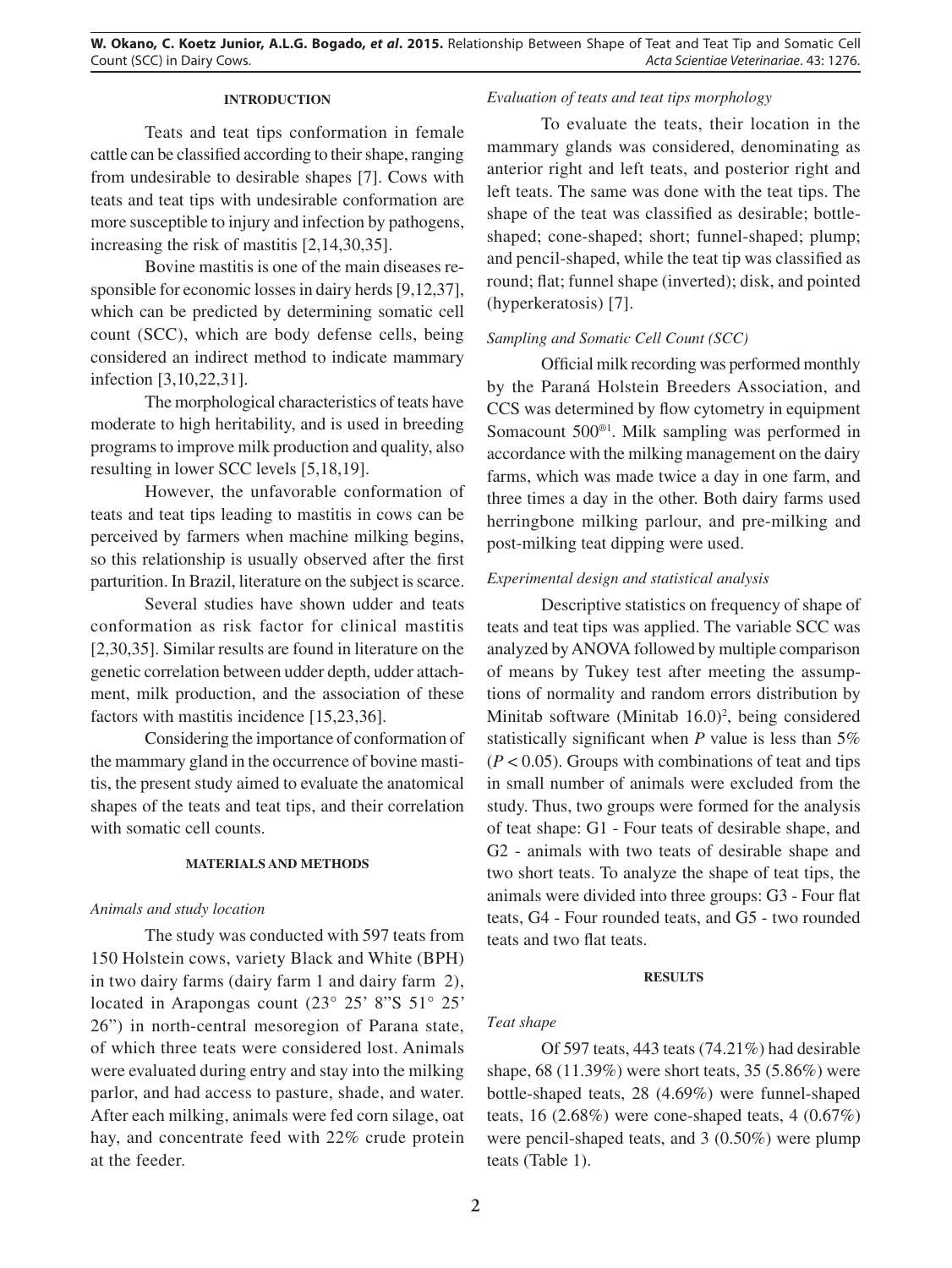**W. Okano, C. Koetz Junior, A.L.G. Bogado,** *et al***. 2015.** Relationship Between Shape of Teat and Teat Tip and Somatic Cell Count (SCC) in Dairy Cows. *Acta Scientiae Veterinariae*. 43: 1276.

# *Teat tip shape*

From 597 teats, 354 (59.30%) were rounded teats, 197 (33.00%) were flat teats, 44 (7.37%) were peaked teats (hyperkeratosis), 2 (0.34%) were disk, and zero (0.00%) was funnel shape (inverted teats) (Table 2).

#### *Effect of teat and teat tip shape on SCC*

No significant  $(P > 0.05)$  differences were observed between somatic cell count and teat tip shape

for the group G1  $(287.4 \times 10^3 \pm 371.4 \times 10^3 \text{ cells/mL})$ and G2 (421.5 x  $103 \pm 743.9$  x  $103$  cells/mL) as shown in Figure 1A. Animals from Group G1 showed 31.8% less SCC than G2.

In addition, no statistical significance  $(P >$ 0.05) was observed between somatic cell counts and teat tip shape for the groups G3 (458.5 x  $103 \pm 475.6$ )  $x 10^3$  cells/mL), G4 (427.2 x 103  $\pm$  694.0 x 10<sup>3</sup> cells/ mL) and G5 (344.5 x 103  $\pm$  490.8 x 10<sup>3</sup> cells/mL) (Figure 1B).

| Table 1. Classification of 597 teats from two dairy farms in northern Paraná according to anatomical shape. |  |  |
|-------------------------------------------------------------------------------------------------------------|--|--|
|                                                                                                             |  |  |

| Type of teats shape | Dairy farm 1   |          | Dairy farm 2 |          | <b>TOTAL</b> | RF       |
|---------------------|----------------|----------|--------------|----------|--------------|----------|
|                     | AF             | RF       | AF           | RF       |              |          |
| Desirable           | 277            | 73.28%   | 166          | 75.80%   | 443          | 74.20%   |
| <b>Short</b>        | 53             | 14.02%   | 15           | $6.85\%$ | 68           | 11.39%   |
| Funnel              | 19             | 5.03%    | 9            | $4.11\%$ | 28           | 4.69%    |
| <b>Bottle</b>       | 14             | 3.70%    | 21           | 9.59%    | 35           | 5.86%    |
| Cone                | 8              | $2.12\%$ | 8            | 3.65%    | 16           | 2.68%    |
| Pencil              | $\overline{4}$ | $1.06\%$ | $\theta$     | $0.00\%$ | 4            | 0.67%    |
| Plump               | 3              | $0.79\%$ | $\Omega$     | $0.00\%$ | 3            | $0.50\%$ |
| <b>TOTAL</b>        | 378            | 100.00%  | 219          | 100.00%  | 597          | 100.00%  |

AF: Absolute Frequency; RF: Relative Frequency.

| <b>Table 2.</b> Variations of the teat tip shape of 597 teats from two dairy farms in northern Paraná according to anatomical shape. |  |
|--------------------------------------------------------------------------------------------------------------------------------------|--|
|--------------------------------------------------------------------------------------------------------------------------------------|--|

| Type of teats tip | Dairy farm 1 |          |          | Dairy farm 2 |              | RF      |
|-------------------|--------------|----------|----------|--------------|--------------|---------|
|                   | AF           | RF       | AF       | RF           | <b>TOTAL</b> |         |
| Rounded           | 199          | 52.65%   | 155      | 70.78%       | 354          | 59.30%  |
| Flat              | 162          | 42.86%   | 35       | 15.98%       | 197          | 33.00%  |
| Crater            | 0            | $0.00\%$ | $\Omega$ | $0.00\%$     | $\theta$     | 0.00%   |
| Disk              | 0            | $0.00\%$ | 2        | 0.91%        | 2            | 0.34%   |
| Pointed           | 17           | 4.50%    | 27       | 12.33%       | 44           | 7.37%   |
| TOTAL             | 378          | 100.00%  | 219      | 100.00%      | 597          | 100.00% |

AF: Absolute Frequency; RF: Relative Frequency.



**Figure 1.** Somatic cell count (SCC), mean and standard deviation corresponding to groups (A) G1 (n=54; four teats of desirable shape), G2(n=21; animals with two teats with desirable shape and two short teats), and groups  $(B)$  G3 (n=35; four flat teats), G4 (n=31; four rounded teats) and G5 (n=15; two rounded teats and two flat teats). Same letters indicate no significant difference  $(P > 0.05)$  between groups by ANOVA.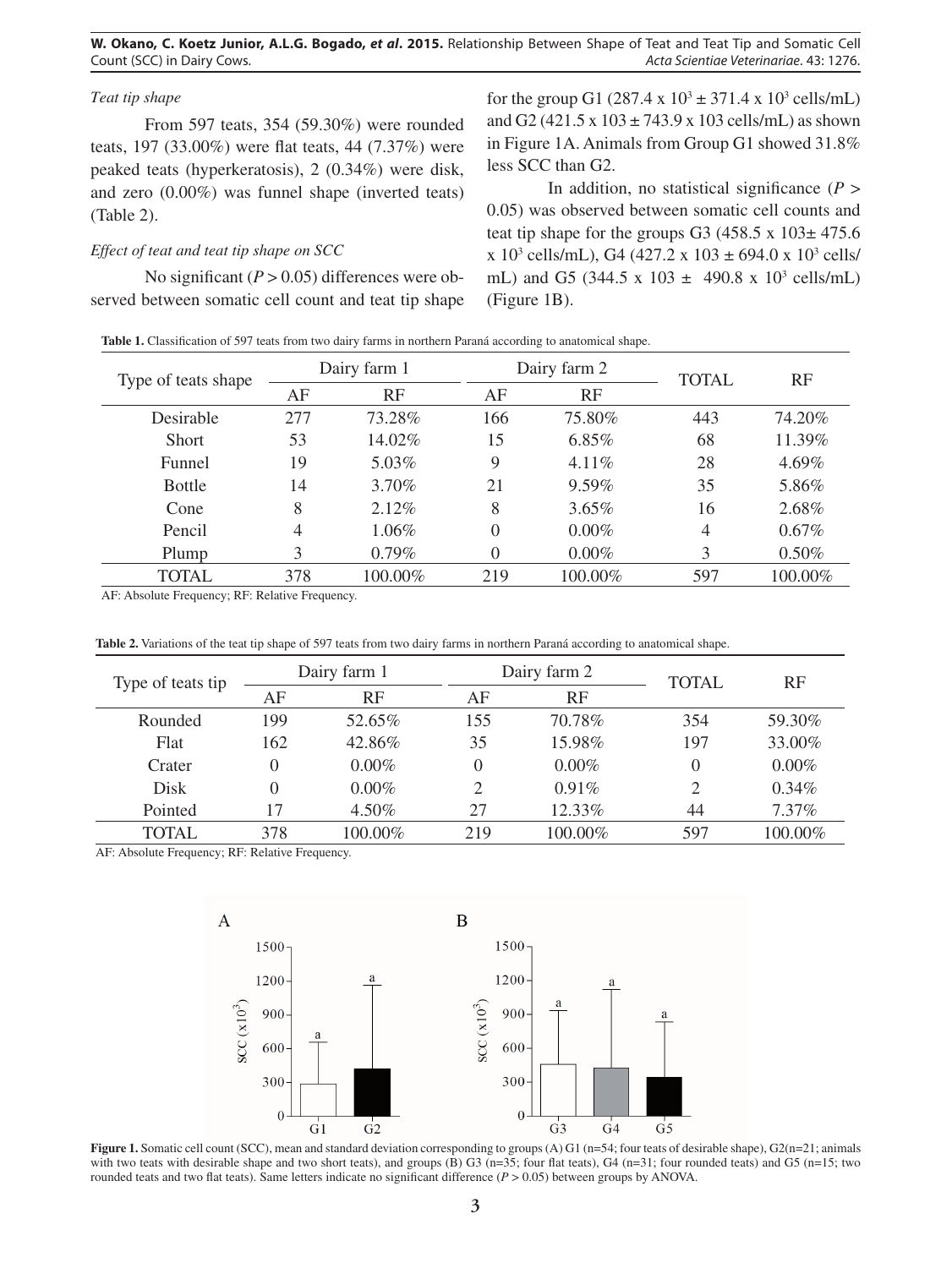## **DISCUSSION**

The teat canal is the main defense barrier against mastitis because it prevents entry of microorganisms into the udder between milkings. The main mode of transmission for mastitis occurs by bacterial penetration through the teat [1], thus changes in teat shape are associated with the incidence of mammary inflammation.

Teats of desirable shape have a lower incidence of clinical and subclinical mastitis, when compared to plump and bottle-shaped teats [11,29]. These data are consistent with the present study, in which animals with teats of desirable shape (G1) had low SCC (287.4 x 103 cells/mL).

The teat shape of the animals of the present study exhibited the following percentages: 74.21% (443/597) teats of desirable shape, 11.39% (68/597) short teats, 5.86% (35/597) bottle-shaped teats, 4.69 % (28/597) funnel-shaped teats, and 3.85% (23/597) having other shapes. Different results was observed in Carora dairy cattle and in Dutch cattle, showing percentages ranging from 24.73% to 48.33% of teats of desirable shape, 32.26% and 74.31% of plump teats, and 1.94% and 16.22% of bottle-shaped teats [29].

In the present study, plump teats accounted for 0.5% (3/597) of all teats, which contributes to the low SCC observed. Plump teats have a higher incidence of mastitis due to their anatomy that prevents the flow of milk during suckling and may cause injury to the teat [28], furthermore, this type of teat hampers milking due to its greater thickness, short size and solid consistency [7].

In a study that evaluated funnel-shaped teats was observed lower incidence of mastitis than cylindrical-shaped teats [11], these results are consistent with those found in Holstein Frisian cows, in which was observed lower SCC for funnel-shaped teats (280 x 103 cells/mL) and higher SCC values for cylindricalshaped teats  $(441 \times 10^3 \text{ cells/mL})$  [25]. It is likely that funnel-shaped teats have lower SCC due to occurrence of complete milking as compared with cylindrical or bottle-shaped teats, which have residual milk due to incomplete milk ejection [27]. In the present study, if funnel/cone-shaped teats and bottle/pencil-shaped teats are grouped, the percent occurrence will be 7.37% and 6.53%, respectively, tending to lower SCC values

Short teats 11.39% (68/597) associated with lower SCC in milk were also observed in the present study. There is no consensus on this subject in literature, since there are reports that cows with short teats have higher SCC [4] and the same occurs when there was an increase in length of teats [33], whereas no relationship between SCC and the length of teats or the increase in the length of teats as shown by some studies [16,21].

Studies have shown that the prevalence of teat tips with callosities (pointed teats) ranges from 12.3% to 45% [5,8,34]. Most of the cows that have this type of teat tip may be associated with clinical mastitis [21]. In the present study only 7.37% had this type teat tip. Teat hyperkeratosis is present more often in cylindrical-shaped teats than in funnel-shaped teats [26] and may occur due to milking practices, in which continuous suction by teat cup liners is observed after milk letdown [28,32].

Teat tip is an important factor in the resistance of the pathogenesis of bovine mastitis [17]. When injured, it favors colonization of the mammary gland by pathogenic microorganisms, often associated with the presence of *Staphylococcus* spp. and *Streptococcus dysgalactiae* [13,24].

The low SCC values observed in the dairy farms of the present study may be due to the adoption of control measures, such as dry cow therapy, which is the realization of intramammary infusion of antibiotics in dairy cows at the time of drying off [38]. It is an essential component of a mastitis control program, together with milker training strategies, and strict hygiene control measures on the farms.

In contrast, other points must be taken into account in the control of mastitis as pre- and post-milking teat antisepsis, disposal of animals with chronic mastitis, adequate and prompt treatment of cases of inflammation of mammary gland and udder, dry cow therapy, proper maintenance of milking system [6]. In addition, the selection of dairy cows may consider udder and teat conformation [20].

#### **CONCLUSION**

No correlation was observed between teat and teat tip shape and somatic cell count. The teats investigated in the present paper were healthy and only 2% of the animals have lost a teat. SCC scores in milk from both dairy farms are considered low, evidencing that preventive measures are effective to reduce incidence of mastitis.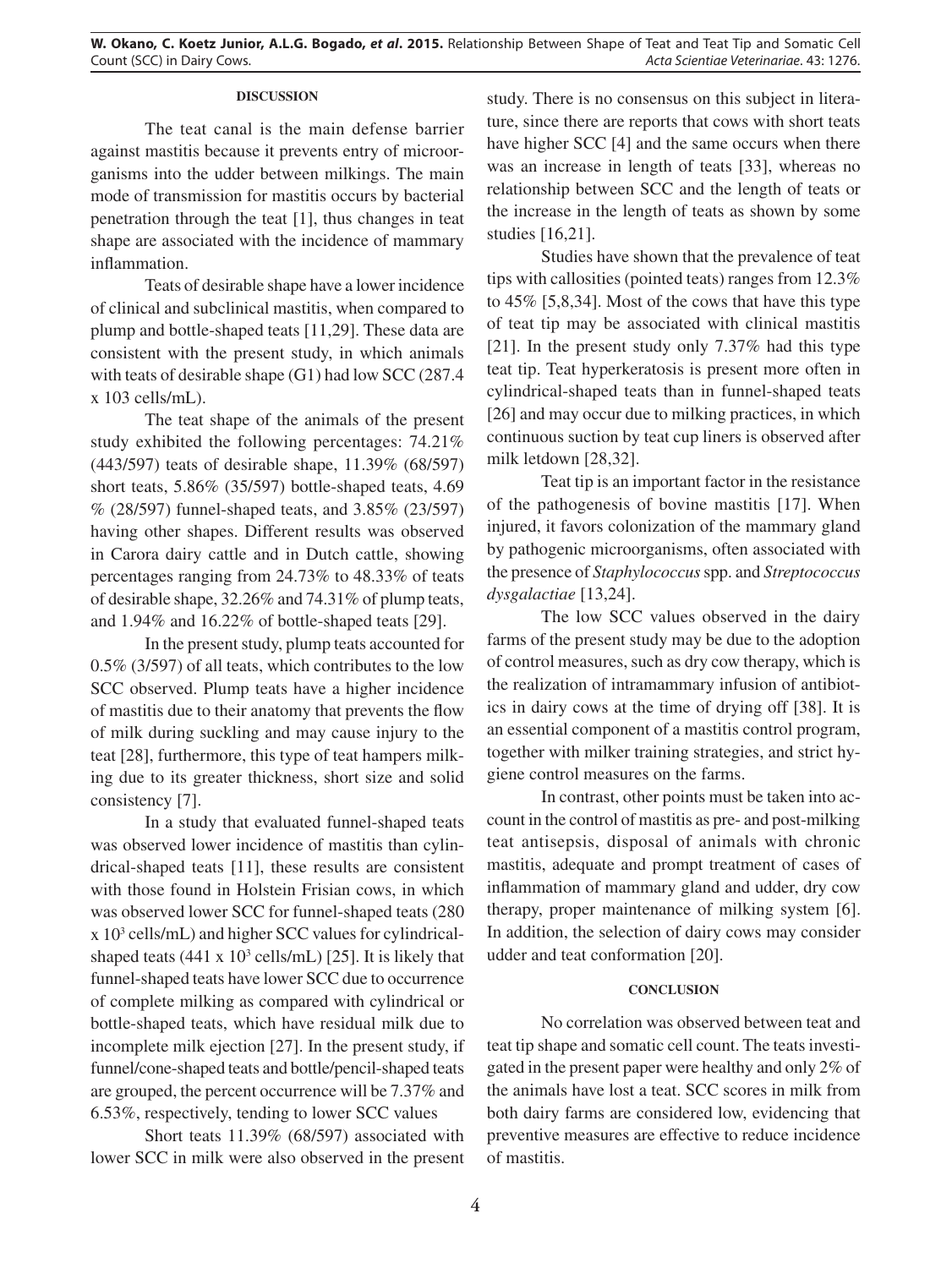**W. Okano, C. Koetz Junior, A.L.G. Bogado,** *et al***. 2015.** Relationship Between Shape of Teat and Teat Tip and Somatic Cell Count (SCC) in Dairy Cows. *Acta Scientiae Veterinariae*. 43: 1276.

MANUFACTURERS 1 Bentley Instruments Inc. Chasca, MN, USA. 2 Minitab Inc. State College, PA, USA.

*Acknowledgements***.** National Council for Scientific and Technological Development (CNPq)/PIBIT and PIBIC, UNOPAR (University Northen of Parana) and Kroton. We are deeply grateful to our colleague Nelson Grossi Junior.

*Ethical approval***.** All experiments were performed in accordance with animal ethics guidelines and approved protocols.

*Declaration of interest***.** The authors report no conflicts of interest. The authors alone are responsible for the content and writing the paper.

#### **REFERENCES**

- **1 Araújo V.M., Rangel A.H.N., Medeiros H.R., I.D.C. M., Alexandre M.M. & Bezerra K.C. 2012.** Relação entre a hiperqueratose dos tetos e a ocorrência de mastite sub-clínica. *Archives of Veterinary Science*. 17(2): 73-77.
- **2 Bhutto A.L., Murray R.D. & Woldehiwet Z. 2010.** Udder shape and teat-end lesions as potential risk factors for high somatic cell counts and intra-mammary infections in dairy cows. *Veterinary Journal*. 183(1): 63-67.
- **3 Boettcher P. 2005.** Breeding for improvement of functional traits in dairy cattle. *Italian Journal Animal Science*. 4(Suppl 3): s7-s16.
- **4 Chrystal M.A., Seykora A.J. & Hansen L.B. 1999.** Herdabilities of teat end shape and teat diameter and their relationship with somatic cell score. *Journal of Dairy Science.* 82(9): 2017-2022.
- **5 Coban O., Sabuncuoglu N. & Tuzemen N. 2009.** A study on relationships between somatic cell count (SCC) and some udder traits in dairy cows. *Journal of Animal and Veterinary Advances*. 8(1): 134-138.
- **6 Dias V.R.C. 2007.** Principais métodos de diagnóstico e controle da mastite bovina. *Acta Veterinária Brasílica*. 1(1): 23-27.
- **7 Dirksen G., Gründer H.D. & Stöber M. 1993.** *Exame clínico dos bovinos*. 3.ed. Rio de Janeiro: Guanabara Koogan, 429p.
- **8 Graf R. & Gedek W. 1983.** Teat-end lesions in machine milked cows and their relationship with mastitis. *Tierarztliche Umschau*. 38(2): 75-80.
- **9 Halasa T., Huijps K., Østerås O. & Hogeveen H. 2007.** Economic effects of bovine mastitis and mastitis management: a review. *The Veterinary Quarterly*. 29(1): 18-31.
- **10 Heringstad B., Gianola D., Chang Y.M., Odegård J. & Klemetsdal G. 2006.** Genetic associations between clinical mastitis and somatic cell score in early first-lactation cows. *Journal of Dairy Science*. 89(6): 2236-2244.
- **11 Hickman C.G. 1964.** Teat shape and size in relation to production characteristics and mastitis in dairy cattle. *Journal of Dairy Science*. 47(7): 777-782.
- **12 Hogeveen H., Huijps K. & Lam T. 2011.** Economic aspects of mastitis: new developments. *New Zealand Veterinary Journal*. 59(1): 16-23.
- **13 Huszenicza G., Jánosi S., Gáspárdy A. & Kulcsár M. 2004.** Endocrine aspects in pathogenesis of mastitis in postpartum dairy cows. *Animal Reproduction Science*. (82-83): 389-400.
- **14 Klaas I.C., Enevoldsen C., Vaarst M. & Houe H. 2004.** Systematic clinical examinations for identification of latent udder health types in Danish dairy herds. *Journal of Dairy Science*. 87(5): 1217-1228.
- **15 Klein D., Flöck M., Khol J.L., Franz S., Stüger H.P. & Baumgartner W. 2005.** Ultrasonographic measurement of the bovine teat: breed differences, and the significance of the measurements for udder health. *Journal of Dairy Science*. 72(3): 296-302.
- **16 Kuczaj M. 2003.** Analysis of changes in udder size of high-yielding cows in subsequent lactations with regard to mastitis. *Journal of Dairy Science*. 6(1): 2-5.
- **17 Michel G., Seffner W. & Schulz J. 1974.** The problem of hyperkeratosis of the teat duct epithelium in cattle. *Monatsheft für Veterinärmedizin*. (29): 570-574.
- **18 Miller R.H. 1983.** Traits for sire selection related to udder health and management. *Journal of Dairy Science*. 67(2): 459-471.
- **19 Miller R.H., Bitman J., Bright S.A., Wood D.L. & Capuco A.V. 1992.** Effect of clinical and subclinical mastitis on lipid composition of teat canal keratin. *Journal of Dairy Science*. 75(6): 1436-1442.
- **20 Nakov D., Hristov S., Andonov S. & Trajchev M. 2014.** Udder-related risk factors for clinical mastitis in dairy cows. *Veterinararski Archive*. 84(2): 111-127.